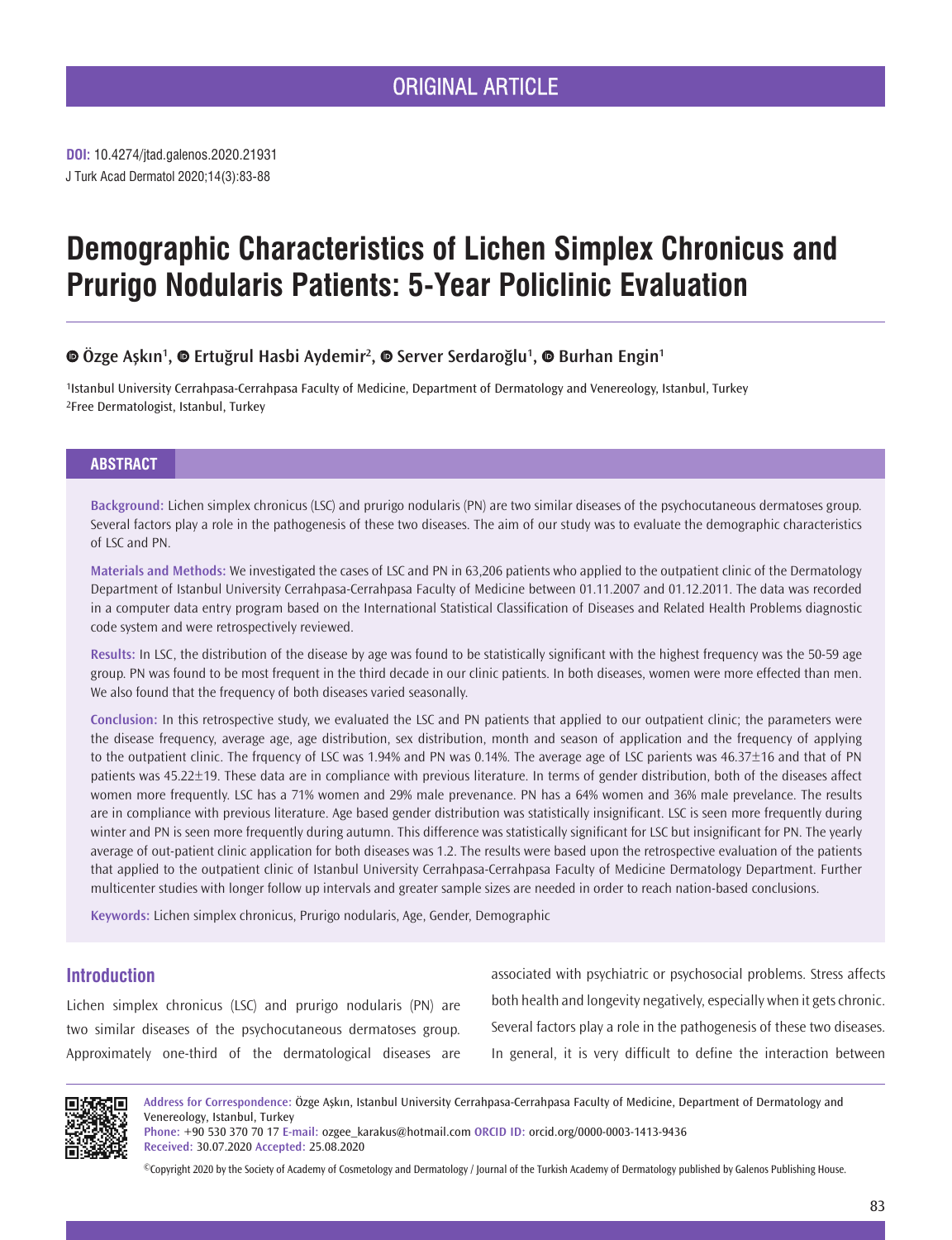mental factors and the diseases. However due this type of skin diseases are visible and are accompanied by a very uncomfortable itch, individuals have a difficulty in accepting the disease and its persistant and repetitive features.

## **Materials and Methods**

In this study, we investigated the cases of LSC and PN in 63206 patients who applied to the outpatient clinic of the Dermatology Department of Istanbul University Cerrahpasa-Cerrahpasa Faculty of Medicine between 01.11.2007 and 01.12.2011. The informed consent of the patients were taken beforehand. Approval of the Cerrahpasa Medical Faculty Ethics Commitee was taken (13.03.2012- B.30.2.IST.0.30.11.06/108).

In patients with LSC or PN; frequency, age, gender and the distribution of the disease according to months of application were taken into account.

#### **Statistical Analysis**

The data were recorded in a computer data entry program based on the International Statistical Classification of Diseases and Related Health Problems (ICD) diagnostic code system and were retrospectively reviewed. The data were evaluated by statistical study.

Statistical analyzes were performed using Statistical Package for the Social Sciences V.15 and Number Cruncher Statistical System 2007 programs. P<0.05 was considered statistically significant. Chisquare test was applied in the analyzes and frequency tables and descriptive statistics were used.

# **Results**

In this section, the findings were evaluated separately for LSC and PN.

#### **Lichen Simplex Chronicus**

A total of 63,206 patients who admitted to Istanbul University Cerrahpasa-Cerrahpasa Faculty of Medicine of Dermatology between 01.11.2007-31.12.2011, 1.225 (1.94%) of them were diagnosed with LSC. The mean age of the patients was  $46.37 \pm 16.4$  (0-88 years) years. These patients with the diagnosis of LSC were divided into nine groups according to their age. The age group with the highest frequency was the 50-59 age group and second most frequent was the 40-49 age group. The distribution of the disease by age was found to be statistically significant  $(p<0.05)$ . Of the 1,225 patients diagnosed, 361 (29%) were male and 864 (71%) were female. The ratio of female patients bearing the disease was significantly higher than the male patients ( $p$ <0.05).

Gender distribution among the patients were analysed and it was determined that the number of women in all age groups

was higher than the number of men. The difference between the gender distribution of this disease in terms of age groups between men and women ( $p=0.205$ ) was found to be statistically insignificant. Gender distribution by age groups in LSC is shown in Table 1.

The patients were also evaluated according to their application months. Between 01.11.2007-31.12.2011, the patients were admitted to our outpatient clinic mostly in December, January and February. It was found that the frequency of the disease varied seasonally (p<0.05). The distribution of patients according to the months and seasons is shown in Figure 1.

A total of 1,225 patients entered the outpatient clinic 1,476 times. The average frequency of a patient with LSC applying to our outpatient clinic is 1.2 times a year.

#### **Prurigo Nodularis**

Between the dates of 01.11.2007-31.12.2011, out of 63,206 patients who applied to Cerrahpasa Medical Faculty Department of Dermatology, 90 were diagnosed as PN (0.14%). The mean age of the patients diagnosed with PN was 45.22±19 years.

PN was found to be most frequent in the third decade, and second most frequent in the fifth decade. The distribution of disease by age was found to be statistically significant ( $p$ <0.05).

Of the 90 patients diagnosed, 32 (36%) were male and 58 (64%) were female. The ratio of female patients in the disease was significantly higher than the male patients ( $p$ <0.05).

Gender distribution was also evaluated separately among the patients according to age groups. We found that the number of women in the 30-39 and 50-59, 60-69 age groups were higher compared to the number of men. There was no statistically significant difference between the sex distribution of this disease and the age groups among women and men  $(p=0.475)$ . Gender distribution by age groups is shown in Table 2.

The patients with PN were examined according to their application months and seasons. We found that more patients applied to our clinic in autumn compared to other seasons. However, seasonal distribution of the disease was not statistically significant ( $p=0.107$ ). The distribution of patients by application months is shown in Figure 2.

The patients with PN were examined in the period between 01.11.2007-31.12.2011; it was found that a total of 90 patients entered the clinic 111 times. On average, a patient with PN was admitted to our outpatient clinic 1.2 times a year.

# **Discussion**

LSC is a disease characterized by hyperpigmented and depigmented plaques due to chronic pruritus and friction. It is grouped under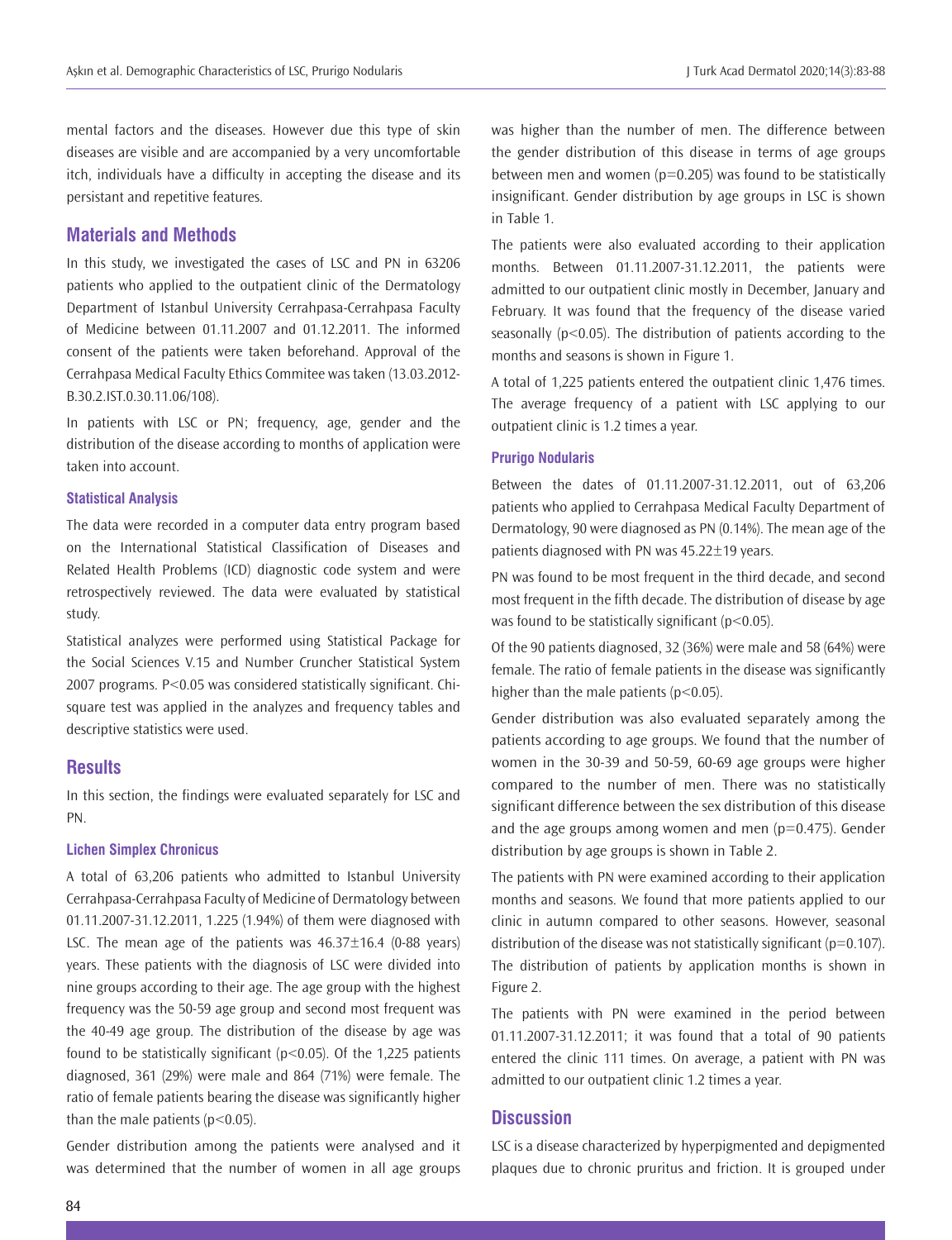| Table 1. Gender and age distribution of the patients with lichen simplex chronicus |           |           |          |        |              |  |  |  |  |
|------------------------------------------------------------------------------------|-----------|-----------|----------|--------|--------------|--|--|--|--|
|                                                                                    |           |           | Gender   |        | <b>Total</b> |  |  |  |  |
|                                                                                    |           |           | Male     | Female |              |  |  |  |  |
| Age                                                                                | $0-9$     | Frequency | $\Omega$ | 6      | 6            |  |  |  |  |
|                                                                                    |           | $\%$      | 0%       | 7%     | 5%           |  |  |  |  |
|                                                                                    | $10-19$   | Frequency | 19       | 32     | 51           |  |  |  |  |
|                                                                                    |           | %         | 5.3%     | 3.7%   | 4.2%         |  |  |  |  |
|                                                                                    |           | Frequency | 42       | 119    | 161          |  |  |  |  |
|                                                                                    | $20 - 29$ | $\%$      | 11.6%    | 13.8%  | 13.1%        |  |  |  |  |
|                                                                                    |           | Frequency | 56       | 159    | 215          |  |  |  |  |
|                                                                                    | 30-39     | %         | 15.5%    | 18.4%  | 17.6%        |  |  |  |  |
|                                                                                    | 40-49     | Frequency | 81       | 183    | 264          |  |  |  |  |
|                                                                                    |           | $\%$      | 22.4%    | 21.2%  | 21.6%        |  |  |  |  |
|                                                                                    | 50-59     | Frequency | 75       | 195    | 270          |  |  |  |  |
|                                                                                    |           | $\%$      | 20.8%    | 22.6%  | 22.0%        |  |  |  |  |
|                                                                                    | 60-69     | Frequency | 51       | 104    | 155          |  |  |  |  |
|                                                                                    |           | $\%$      | 14.1%    | 12.0%  | 12.7%        |  |  |  |  |
|                                                                                    | 70-79     | Frequency | 29       | 46     | 75           |  |  |  |  |
|                                                                                    |           | %         | 8.0%     | 5.3%   | 6.1%         |  |  |  |  |
|                                                                                    |           | Frequency | 8        | 20     | 28           |  |  |  |  |
|                                                                                    | 80-89     | $\%$      | 2.2%     | 2.3%   | 2.3%         |  |  |  |  |
| Total<br>%                                                                         |           | Frequency | 361      | 864    | 1225         |  |  |  |  |
|                                                                                    |           | 100.0%    | 100.0%   | 100.0% |              |  |  |  |  |

| Table 2. Gender and age distribution of the patients with prurigo nodularis |           |               |                |                |                |  |  |  |  |  |
|-----------------------------------------------------------------------------|-----------|---------------|----------------|----------------|----------------|--|--|--|--|--|
|                                                                             |           |               | Gender         |                | <b>Total</b>   |  |  |  |  |  |
|                                                                             |           |               | Male           |                |                |  |  |  |  |  |
|                                                                             | $0 - 9$   | Frequency     | $\mathbf{1}$   | $\mathbf{1}$   | $\overline{2}$ |  |  |  |  |  |
|                                                                             |           | $\%$          | 3.1%           | 1.7%           | 2.2%           |  |  |  |  |  |
|                                                                             | $10-19$   | Frequency     | $\overline{2}$ | $\mathbf{1}$   | $\overline{3}$ |  |  |  |  |  |
|                                                                             |           | $\%$          | 6.3%           | 1.7%           | 3.3%           |  |  |  |  |  |
|                                                                             | $20 - 29$ | Frequency     | $\mathcal{E}$  | 11             | 14             |  |  |  |  |  |
|                                                                             |           | $\%$          | 9.4%           | 19.0%          | 15.6%          |  |  |  |  |  |
|                                                                             | 30-39     | Frequency     | 6              | 14             | 20             |  |  |  |  |  |
|                                                                             |           | $\%$          | 18.8%          | 24.1%          | 22.2%          |  |  |  |  |  |
|                                                                             | 40-49     | Frequency     | 6              | 8              | 14             |  |  |  |  |  |
| Age                                                                         |           | $\%$          | 18.8%          | 13.8%          | 15.6%          |  |  |  |  |  |
|                                                                             | 50-59     | Frequency     | 6              | 12             | 18             |  |  |  |  |  |
|                                                                             |           | $\frac{0}{0}$ | 18.8%          | 20.7%          | 20.0%          |  |  |  |  |  |
|                                                                             | 60-69     | Frequency     | $\mathbf{1}$   | $6\phantom{a}$ | $7^{\circ}$    |  |  |  |  |  |
|                                                                             |           | $\%$          | 3.1%           | 10.3%          | 7.8%           |  |  |  |  |  |
|                                                                             | 70-79     | Frequency     | 5              | $\overline{3}$ | 8              |  |  |  |  |  |
|                                                                             |           | $\%$          | 15.6%          | 5.2%           | 8.9%           |  |  |  |  |  |
|                                                                             | 80-89     | Frequency     | $\overline{2}$ | $\overline{2}$ | $\overline{4}$ |  |  |  |  |  |
|                                                                             |           | $\%$          | 6.3%           | 3.4%           | 4.4%           |  |  |  |  |  |
| Total<br>$\%$                                                               |           | Frequency     | 32             | 58             | 90             |  |  |  |  |  |
|                                                                             |           | 100.0%        | 100.0%         | 100.0%         |                |  |  |  |  |  |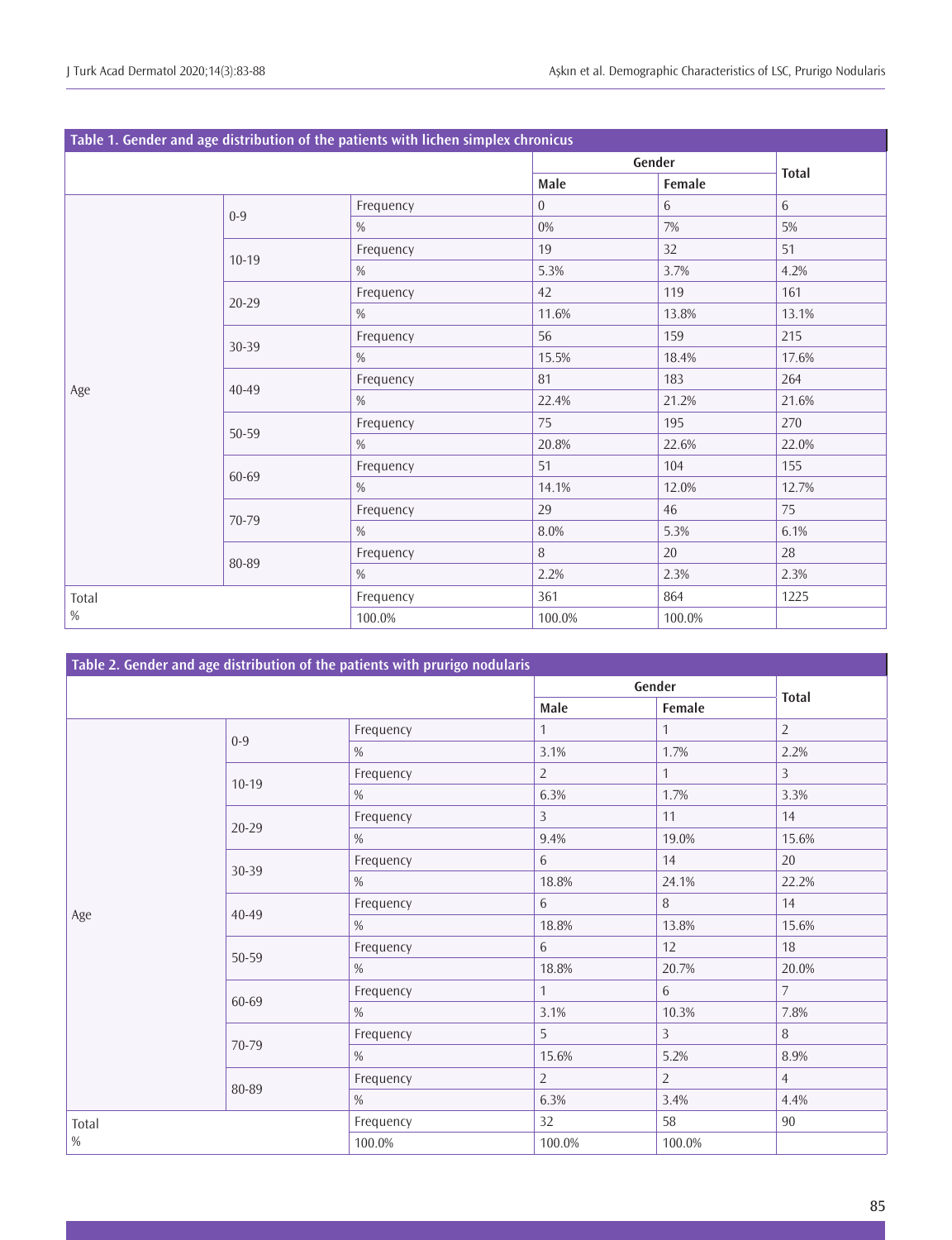

**Figure 1.** The distribution of lichen simplex chronicus patients according to the months



psychocutaneous dermatoses. The disease usually starts insidiously and slowly, the main symptom is paroxysmal pruritus. A strong feeling of itching and a sense of relief as it scratches are the most common symptoms. Since there is no definite cure for the disease, patients suffer from LSC for a long time [1,2,3,4].

PN is a chronic skin disease that manifests itself with severely pruritic papules and nodules. The lesions may be located at any part of the body; however there is a predeliction for extensor aspects of extremities, face and trunk. Psychogenic factors such as stress, depression and anxiety are common etiologic factors for both LSC and PN [5,6,7,8].

Literature was reviewed for both of the diseases in English and in Turkish; however an epidemiologic study and source was not found. In this retrospective study, we evaluated the LSC and PN patients that applied to our outpatient clinic; the parameters were the disease frequency, average age, age distribution, sex distribution, month and season of application and the frequency of applying to the outpatient clinic. A total of 63,206 patients with the matching ICD codes were included in this study. Of these patients, 1.225 were diagnosed with LSC and 90 were diagnosed with PN.

Among the total number of patients that applied to our outpatient clinic 1.94% were diagnosed with LSC and 0.14% were diagnosed with PN. LSC is considered to be a common disease according to the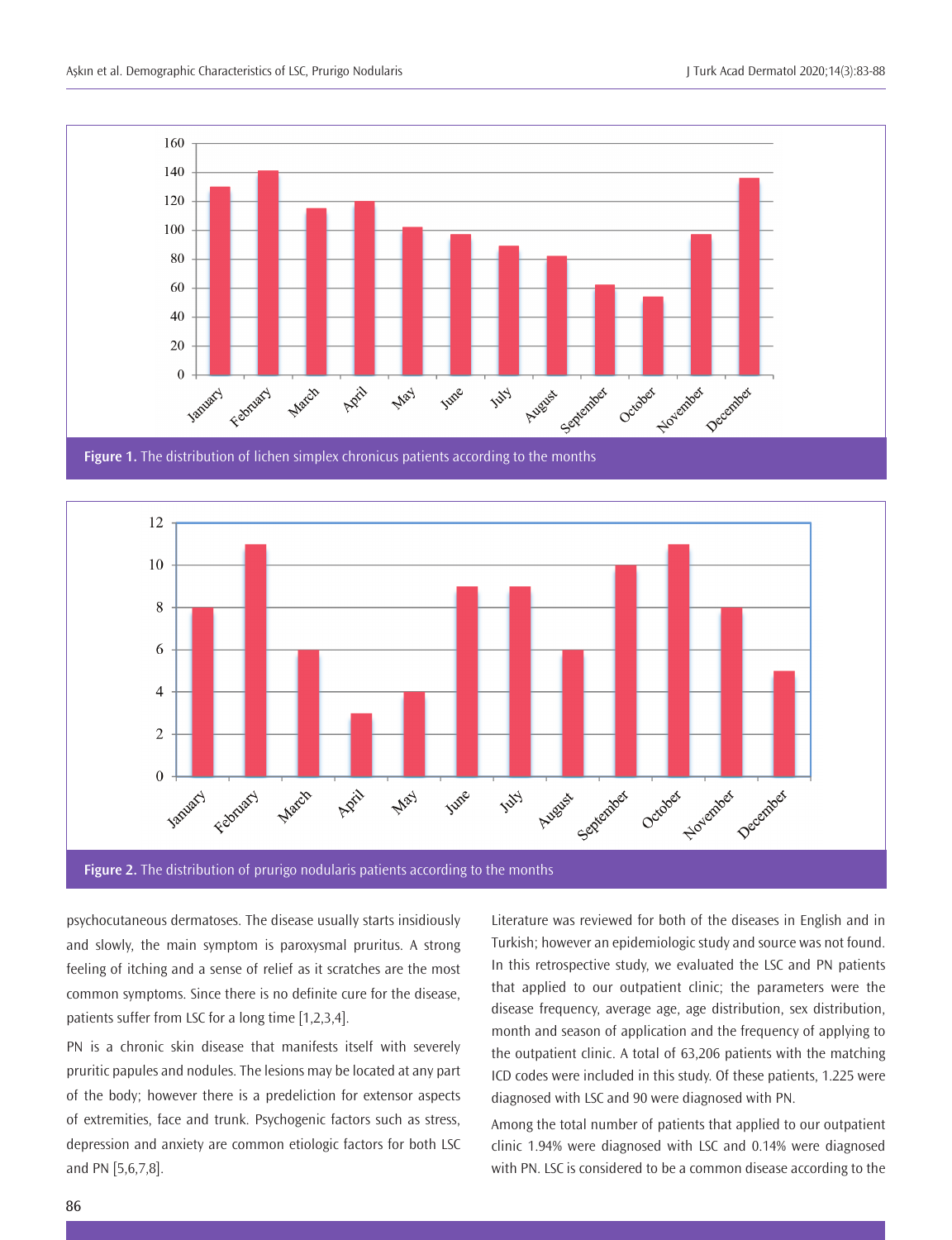previous literature, although a definite prevelance and incidence was not calculated. Compared to LSC, PN is a rarer disease [1,5,6,9]. However, in our opinion, the prevelance that was calculated in this study is an underestimation; it projects the prevelance among the outpatients clinic but not the general population.

The average age of LSC patients is  $46.37 \pm 16$  (0-88) and the average age of PN patients is  $45.22 \pm 19$  (0-90). Although a definite age range was not described in literature, most of the studies show that the diseases are seen in the middle age population [1,10]. Our study showed similar results. LSC is seen most commonly in the range of 50-59 years, second most commonly in 40-49. PN is seen most commonly in the range of 30-39, second most commonly in 50- 59. The age distribution was statsitically significant. The disease is seen more frequently after the age of 40. This might be due to the increased stress due to increasing responsibilities.

In terms of gender differences, women are affected more both in LSC and PN. LSC has a prevelance of 71% in women and 29% in men. PN has a prevelance of 64% in women and 36% in men. These findings are similar to literature [1,2,5,7,9,11]. Both of the diseases are seen more frequently in female patients. Stress and anxiety are common etiologic factors in both of the diseases [12,13,14,15]. We believe that this relationship might be due to the male dominant and supressive enviroment against women in Turkey. Stress, if unexplored, may lead to somatisation. Due to the supressive enviroment, women may not be able to show their stress and thus somatisize subconsciously. On the other hand, men are more expressive and have less somatizising symptoms. Furthermore, women have a greater tendency to apply to the outpatient clinics.

In terms of age groups, from 0 to 90 years of age, LSC is seen more commonly in women than in men, in every age group. PN is also seen more frequently in women in every age group from 0 to 90. There is no statistical difference in age related gender differences since the diseases are seen more frequently in women in every age group.

In terms of seasonal differences, LSC patients apply to the outpatient clinics more frequently in december, january and february, i.e. during winter. On the other hand, PN patients apply to the clinic more frequently during autumn. Seasonal differences were found to be statistically significant for LSC patients; however, there is no such difference in PN patients, whşch might be related to the smaller sample size. Again, there is no study about the seasonal differences in literature. During wintertime, humidity decreases and wind increases; this leads to xerosis cutis, which in turns lead to the itch and scratch cycle and thus increased LSC lesions [15,16]. Furthermore, social isolation increases during wintertime and this leads to decreased experession of stress and increased somatization. On the contrary, during summertime,

sress is relatively decrased and the prevelance of the diseases decreases. In short, both LSC and PN are seen more frequently during wintertime; however, a definite distinction can not be made since both of the diseases are chronic.

Overall, the yearly average of outpatient clinic applications for both of the diseases was 1.2 times, according to the five years data.

In epidemiologic studies, it is important to describe if the study is clinic based or population based. Our study was based on the outpatient clinic applicants and thus is clinic based. Further more, as our clinic is a university hospital, we are a referral center. Additionally, it is important to specify the age distribution of the applicants. Our patients are usually adults and thus children are under-represented in this patient group. Our study was a retrospective study based upon the definitive diagnosis of these two diseases by dermatologists. Even though this study incorporated a long time interval and many patients, prospective studies on this topic would lead to more populationbased results.

## **Study Limitations**

The results were based upon the retrospective evaluation of the patients that applied to the outpatient clinic of Istanbul University Cerrahpasa-Cerrahpasa Faculty of Medicine Dermatology Deparment. Further multicenter studies with longer follow up intervals and greater sample sizes are needed in order to reach nation-based conclusions.

# **Conclusion**

In this retrospective study, we evaluated the LSC and PN patients that applied to our outpatient clinic; the parameters were the disease frequency, average age, age distribution, sex distribution, month and season of application and the frequency of applying to the outpatient clinic.

The frquency of LSC was 1.94% and PN was 0.14%. The average age of LSC parients was 46.37±16 and that of PN patients was 45.22±19. These data are in compliance with previous literature.

In terms of gender distribution, both of the diseases affect women more frequently. LSC has a 71% women and 29% male prevenance. PN has a 64% women and 36% male prevelance. The results are in compliance with previous literature. Age based gender distribution was statistically insignificant.

LSC is seen more frequently during winter and PN is seen more frequently during autumn. This difference was statistically significant for LSC but insignificant for PN.

The yearly average of out-patient clinic application for both diseases was 1.2.